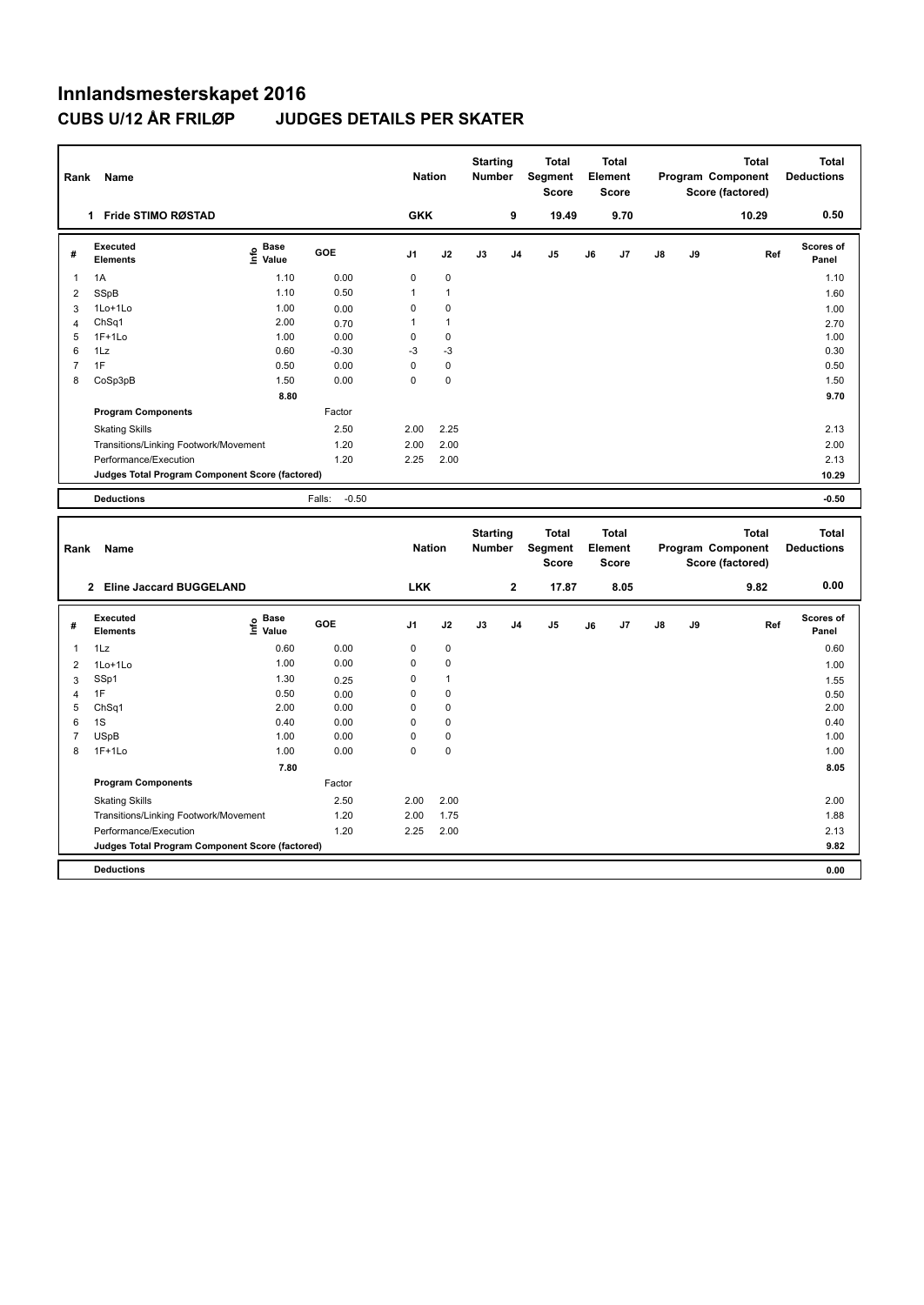| Rank | Name                                            |                       |         | <b>Nation</b>  |                          | <b>Starting</b><br><b>Number</b> |                | Total<br>Segment<br>Score |    | <b>Total</b><br>Element<br><b>Score</b> |               |    | <b>Total</b><br>Program Component<br>Score (factored) | <b>Total</b><br><b>Deductions</b> |
|------|-------------------------------------------------|-----------------------|---------|----------------|--------------------------|----------------------------------|----------------|---------------------------|----|-----------------------------------------|---------------|----|-------------------------------------------------------|-----------------------------------|
|      | Ingvild TEIGEN<br>3                             |                       |         | <b>LKK</b>     |                          |                                  | 11             | 16.58                     |    | 8.90                                    |               |    | 7.68                                                  | 0.00                              |
| #    | Executed<br><b>Elements</b>                     | Base<br>١nfo<br>Value | GOE     | J <sub>1</sub> | J2                       | J3                               | J <sub>4</sub> | J5                        | J6 | J7                                      | $\mathsf{J}8$ | J9 | Ref                                                   | Scores of<br>Panel                |
| 1    | 1F                                              | 0.50                  | 0.10    | $\mathbf 0$    | 1                        |                                  |                |                           |    |                                         |               |    |                                                       | 0.60                              |
| 2    | 1A                                              | 1.10                  | $-0.20$ | $-1$           | $-1$                     |                                  |                |                           |    |                                         |               |    |                                                       | 0.90                              |
| 3    | 1A                                              | 1.10                  | $-0.40$ | $-2$           | $-2$                     |                                  |                |                           |    |                                         |               |    |                                                       | 0.70                              |
| 4    | SSp2                                            | 1.60                  | 1.00    | 2              | $\overline{2}$           |                                  |                |                           |    |                                         |               |    |                                                       | 2.60                              |
| 5    | ChSq1                                           | 2.00                  | 0.00    | 0              | $\pmb{0}$                |                                  |                |                           |    |                                         |               |    |                                                       | 2.00                              |
| 6    | 1Lz+1Lo                                         | 1.10                  | 0.00    | 0              | 0                        |                                  |                |                           |    |                                         |               |    |                                                       | 1.10                              |
|      | $1F+1Lo$                                        | 1.00                  | 0.00    | 0              | $\pmb{0}$                |                                  |                |                           |    |                                         |               |    |                                                       | 1.00                              |
| 8    | $CoSp*$                                         | 0.00                  | 0.00    |                | $\overline{\phantom{a}}$ |                                  |                |                           |    |                                         |               |    |                                                       | 0.00                              |
|      |                                                 | 8.40                  |         |                |                          |                                  |                |                           |    |                                         |               |    |                                                       | 8.90                              |
|      | <b>Program Components</b>                       |                       | Factor  |                |                          |                                  |                |                           |    |                                         |               |    |                                                       |                                   |
|      | <b>Skating Skills</b>                           |                       | 2.50    | 1.50           | 1.75                     |                                  |                |                           |    |                                         |               |    |                                                       | 1.63                              |
|      | Transitions/Linking Footwork/Movement           |                       | 1.20    | 1.50           | 1.50                     |                                  |                |                           |    |                                         |               |    |                                                       | 1.50                              |
|      | Performance/Execution                           |                       | 1.20    | 1.25           | 1.75                     |                                  |                |                           |    |                                         |               |    |                                                       | 1.50                              |
|      | Judges Total Program Component Score (factored) |                       |         |                |                          |                                  |                |                           |    |                                         |               |    |                                                       | 7.68                              |
|      | <b>Deductions</b>                               |                       |         |                |                          |                                  |                |                           |    |                                         |               |    |                                                       | 0.00                              |

\* Invalid element

| Rank           | Name                                            |                                    |         | <b>Nation</b>  |                | <b>Starting</b><br><b>Number</b> |                | <b>Total</b><br>Segment<br><b>Score</b> |    | <b>Total</b><br>Element<br><b>Score</b> |               |    | <b>Total</b><br>Program Component<br>Score (factored) | Total<br><b>Deductions</b> |
|----------------|-------------------------------------------------|------------------------------------|---------|----------------|----------------|----------------------------------|----------------|-----------------------------------------|----|-----------------------------------------|---------------|----|-------------------------------------------------------|----------------------------|
|                | 4 Mira Charlotte VRANGSAGEN                     |                                    |         | KK             |                |                                  | 4              | 15.58                                   |    | 8.50                                    |               |    | 7.08                                                  | 0.00                       |
| #              | Executed<br><b>Elements</b>                     | <b>Base</b><br>$\frac{6}{5}$ Value | GOE     | J <sub>1</sub> | J2             | J3                               | J <sub>4</sub> | J <sub>5</sub>                          | J6 | J7                                      | $\mathsf{J}8$ | J9 | Ref                                                   | <b>Scores of</b><br>Panel  |
| 1              | CSpB                                            | 1.10                               | $-0.30$ | $-1$           | $-1$           |                                  |                |                                         |    |                                         |               |    |                                                       | 0.80                       |
| 2              | $1S+1T$                                         | 0.80                               | 0.20    | $\mathbf{1}$   | $\mathbf{1}$   |                                  |                |                                         |    |                                         |               |    |                                                       | 1.00                       |
| 3              | 1Lz                                             | 0.60                               | $-0.15$ | $-1$           | $-2$           |                                  |                |                                         |    |                                         |               |    |                                                       | 0.45                       |
| 4              | $1$ Lo $+1$ Lo                                  | 1.00                               | $-0.05$ | $-1$           | 0              |                                  |                |                                         |    |                                         |               |    |                                                       | 0.95                       |
| 5              | ChSq1                                           | 2.00                               | 0.00    | 0              | 0              |                                  |                |                                         |    |                                         |               |    |                                                       | 2.00                       |
| 6              | $1F+1Lo$                                        | 1.00                               | 0.00    | 0              | $\pmb{0}$      |                                  |                |                                         |    |                                         |               |    |                                                       | 1.00                       |
| $\overline{7}$ | CCoSp3pB                                        | 1.70                               | 0.00    | 0              | $\pmb{0}$      |                                  |                |                                         |    |                                         |               |    |                                                       | 1.70                       |
| 8              | 1F                                              | 0.50                               | 0.10    | 0              | $\overline{1}$ |                                  |                |                                         |    |                                         |               |    |                                                       | 0.60                       |
|                |                                                 | 8.70                               |         |                |                |                                  |                |                                         |    |                                         |               |    |                                                       | 8.50                       |
|                | <b>Program Components</b>                       |                                    | Factor  |                |                |                                  |                |                                         |    |                                         |               |    |                                                       |                            |
|                | <b>Skating Skills</b>                           |                                    | 2.50    | 1.50           | 1.75           |                                  |                |                                         |    |                                         |               |    |                                                       | 1.63                       |
|                | Transitions/Linking Footwork/Movement           |                                    | 1.20    | 1.25           | 1.25           |                                  |                |                                         |    |                                         |               |    |                                                       | 1.25                       |
|                | Performance/Execution                           |                                    | 1.20    | 1.00           | 1.50           |                                  |                |                                         |    |                                         |               |    |                                                       | 1.25                       |
|                | Judges Total Program Component Score (factored) |                                    |         |                |                |                                  |                |                                         |    |                                         |               |    |                                                       | 7.08                       |
|                | <b>Deductions</b>                               |                                    |         |                |                |                                  |                |                                         |    |                                         |               |    |                                                       | 0.00                       |

! Not clear edge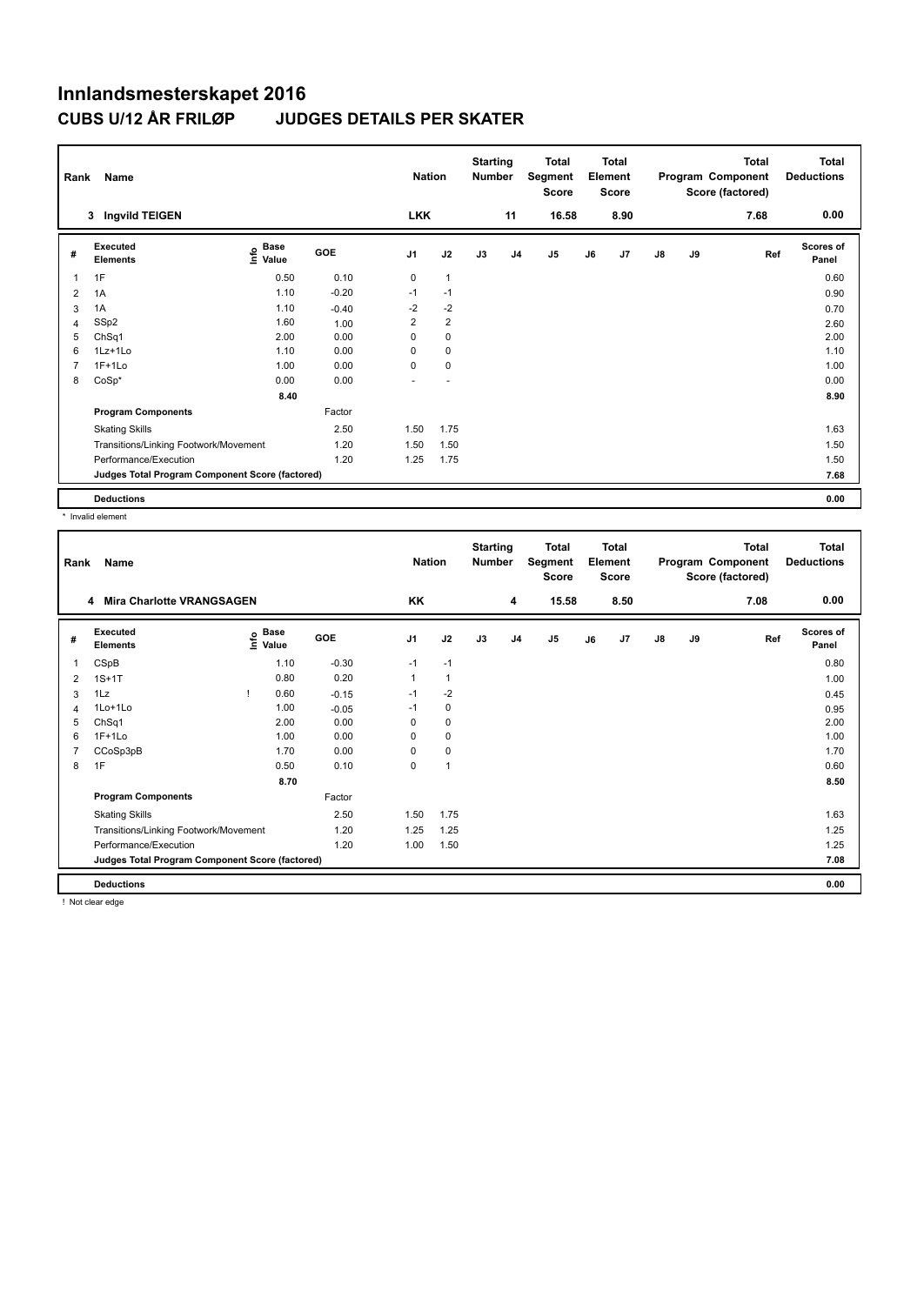| Rank           | Name                                            |                           |         | <b>Nation</b>  |                          | <b>Starting</b><br><b>Number</b> |                | <b>Total</b><br>Segment<br>Score |    | <b>Total</b><br>Element<br><b>Score</b> |               |    | <b>Total</b><br>Program Component<br>Score (factored) | <b>Total</b><br><b>Deductions</b> |
|----------------|-------------------------------------------------|---------------------------|---------|----------------|--------------------------|----------------------------------|----------------|----------------------------------|----|-----------------------------------------|---------------|----|-------------------------------------------------------|-----------------------------------|
|                | <b>Ragnhild STRAND</b><br>5                     |                           |         | <b>LKK</b>     |                          |                                  | 3              | 13.46                            |    | 6.25                                    |               |    | 7.21                                                  | 0.00                              |
| #              | Executed<br><b>Elements</b>                     | Base<br>e Base<br>⊆ Value | GOE     | J <sub>1</sub> | J2                       | J3                               | J <sub>4</sub> | J5                               | J6 | J7                                      | $\mathsf{J}8$ | J9 | Ref                                                   | Scores of<br>Panel                |
| 1              | 1A                                              | 1.10                      | $-0.10$ | $-1$           | 0                        |                                  |                |                                  |    |                                         |               |    |                                                       | 1.00                              |
| 2              | 1Lo                                             | 0.50                      | $-0.10$ | $-1$           | $-1$                     |                                  |                |                                  |    |                                         |               |    |                                                       | 0.40                              |
| 3              | $1Lz+1Lo<<$                                     | 0.60                      | $-0.20$ | $-2$           | $-2$                     |                                  |                |                                  |    |                                         |               |    |                                                       | 0.40                              |
| $\overline{4}$ | $SSp*$                                          | 0.00                      | 0.00    | ٠              | $\overline{\phantom{a}}$ |                                  |                |                                  |    |                                         |               |    |                                                       | 0.00                              |
| 5              | ChSq1                                           | 2.00                      | 0.00    | 0              | 0                        |                                  |                |                                  |    |                                         |               |    |                                                       | 2.00                              |
| 6              | 1F                                              | 0.50                      | 0.00    | $\Omega$       | 0                        |                                  |                |                                  |    |                                         |               |    |                                                       | 0.50                              |
| 7              | $1F+1Lo$                                        | 1.00                      | $-0.05$ | $-1$           | 0                        |                                  |                |                                  |    |                                         |               |    |                                                       | 0.95                              |
| 8              | <b>USpB</b>                                     | 1.00                      | 0.00    | 0              | $\pmb{0}$                |                                  |                |                                  |    |                                         |               |    |                                                       | 1.00                              |
|                |                                                 | 6.70                      |         |                |                          |                                  |                |                                  |    |                                         |               |    |                                                       | 6.25                              |
|                | <b>Program Components</b>                       |                           | Factor  |                |                          |                                  |                |                                  |    |                                         |               |    |                                                       |                                   |
|                | <b>Skating Skills</b>                           |                           | 2.50    | 1.25           | 1.75                     |                                  |                |                                  |    |                                         |               |    |                                                       | 1.50                              |
|                | Transitions/Linking Footwork/Movement           |                           | 1.20    | 1.25           | 1.50                     |                                  |                |                                  |    |                                         |               |    |                                                       | 1.38                              |
|                | Performance/Execution                           |                           | 1.20    | 1.50           | 1.50                     |                                  |                |                                  |    |                                         |               |    |                                                       | 1.50                              |
|                | Judges Total Program Component Score (factored) |                           |         |                |                          |                                  |                |                                  |    |                                         |               |    |                                                       | 7.21                              |
|                | <b>Deductions</b>                               |                           |         |                |                          |                                  |                |                                  |    |                                         |               |    |                                                       | 0.00                              |

<< Downgraded jump \* Invalid element

| Rank           | Name                                            |                                  |                   | <b>Nation</b>  |                          | <b>Starting</b><br><b>Number</b> |                | <b>Total</b><br>Segment<br><b>Score</b> |    | <b>Total</b><br>Element<br><b>Score</b> |               |    | <b>Total</b><br>Program Component<br>Score (factored) | Total<br><b>Deductions</b> |
|----------------|-------------------------------------------------|----------------------------------|-------------------|----------------|--------------------------|----------------------------------|----------------|-----------------------------------------|----|-----------------------------------------|---------------|----|-------------------------------------------------------|----------------------------|
|                | <b>Amalie SYNSTAD</b><br>6                      |                                  |                   | HIL            |                          |                                  | 10             | 13.30                                   |    | 5.20                                    |               |    | 8.60                                                  | 0.50                       |
| #              | Executed<br><b>Elements</b>                     | <b>Base</b><br>e Base<br>⊆ Value | GOE               | J <sub>1</sub> | J2                       | J3                               | J <sub>4</sub> | J5                                      | J6 | J7                                      | $\mathsf{J}8$ | J9 | Ref                                                   | <b>Scores of</b><br>Panel  |
| 1              | $CoSp*$                                         | 0.00                             | 0.00              | ٠              | $\overline{\phantom{a}}$ |                                  |                |                                         |    |                                         |               |    |                                                       | 0.00                       |
| 2              | 1Lo+1Lo                                         | 1.00                             | 0.00              | 0              | 0                        |                                  |                |                                         |    |                                         |               |    |                                                       | 1.00                       |
| 3              | 1F                                              | 0.50                             | $-0.10$           | $-1$           | $-1$                     |                                  |                |                                         |    |                                         |               |    |                                                       | 0.40                       |
| 4              | $1T+1T$                                         | 0.80                             | $-0.10$           | $-1$           | $-1$                     |                                  |                |                                         |    |                                         |               |    |                                                       | 0.70                       |
| 5              | Ch <sub>Sq1</sub>                               | 2.00                             | 0.70              | $\mathbf{1}$   | $\mathbf{1}$             |                                  |                |                                         |    |                                         |               |    |                                                       | 2.70                       |
| 6              | 1Lz<<                                           | 0.00                             | 0.00              | ۰              | $\overline{a}$           |                                  |                |                                         |    |                                         |               |    |                                                       | 0.00                       |
| $\overline{7}$ | 1S                                              | 0.40                             | 0.00              | 0              | 0                        |                                  |                |                                         |    |                                         |               |    |                                                       | 0.40                       |
| 8              | SSp*                                            | 0.00                             | 0.00              | ٠              |                          |                                  |                |                                         |    |                                         |               |    |                                                       | 0.00                       |
|                |                                                 | 4.70                             |                   |                |                          |                                  |                |                                         |    |                                         |               |    |                                                       | 5.20                       |
|                | <b>Program Components</b>                       |                                  | Factor            |                |                          |                                  |                |                                         |    |                                         |               |    |                                                       |                            |
|                | <b>Skating Skills</b>                           |                                  | 2.50              | 1.75           | 2.00                     |                                  |                |                                         |    |                                         |               |    |                                                       | 1.88                       |
|                | Transitions/Linking Footwork/Movement           |                                  | 1.20              | 1.50           | 1.50                     |                                  |                |                                         |    |                                         |               |    |                                                       | 1.50                       |
|                | Performance/Execution                           |                                  | 1.20              | 1.75           | 1.75                     |                                  |                |                                         |    |                                         |               |    |                                                       | 1.75                       |
|                | Judges Total Program Component Score (factored) |                                  |                   |                |                          |                                  |                |                                         |    |                                         |               |    |                                                       | 8.60                       |
|                | <b>Deductions</b>                               |                                  | Falls:<br>$-0.50$ |                |                          |                                  |                |                                         |    |                                         |               |    |                                                       | $-0.50$                    |

<< Downgraded jump \* Invalid element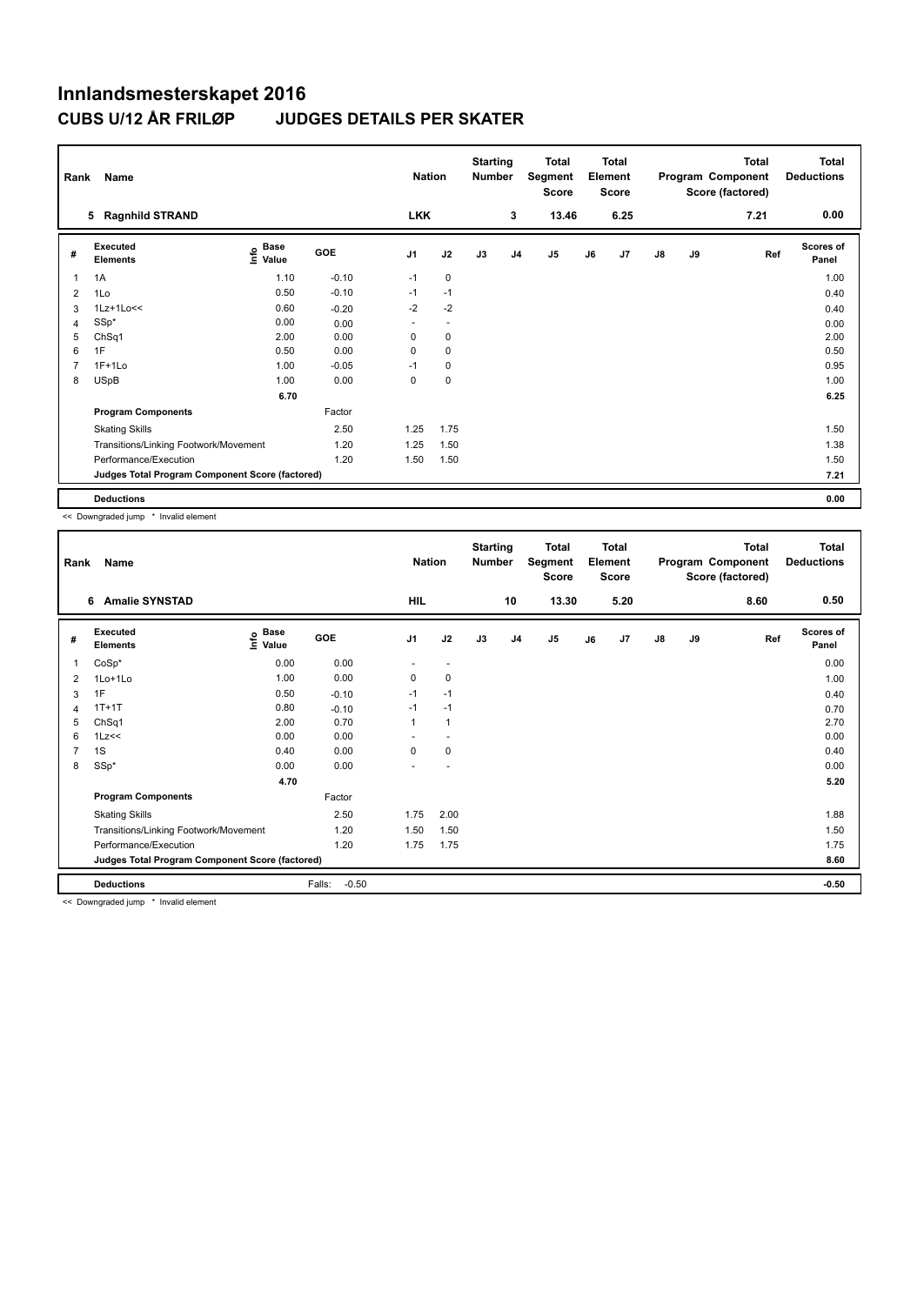| Rank | Name                                            |                   |         |                | <b>Nation</b> | <b>Starting</b><br><b>Number</b> |                | Total<br>Segment<br><b>Score</b> |    | <b>Total</b><br>Element<br>Score |               |    | <b>Total</b><br>Program Component<br>Score (factored) | <b>Total</b><br><b>Deductions</b> |
|------|-------------------------------------------------|-------------------|---------|----------------|---------------|----------------------------------|----------------|----------------------------------|----|----------------------------------|---------------|----|-------------------------------------------------------|-----------------------------------|
|      | <b>Tonje Morken PEDERSEN</b><br>7               |                   |         | HIL            |               |                                  | 12             | 13.30                            |    | 5.90                             |               |    | 7.40                                                  | 0.00                              |
| #    | <b>Executed</b><br><b>Elements</b>              | e Base<br>⊆ Value | GOE     | J <sub>1</sub> | J2            | J3                               | J <sub>4</sub> | J <sub>5</sub>                   | J6 | J7                               | $\mathsf{J}8$ | J9 | Ref                                                   | <b>Scores of</b><br>Panel         |
| 1    | SSpB                                            | 1.10              | 0.00    | 0              | $\mathbf 0$   |                                  |                |                                  |    |                                  |               |    |                                                       | 1.10                              |
| 2    | $1S+1Lo$                                        | 0.90              | 0.00    | 0              | $\pmb{0}$     |                                  |                |                                  |    |                                  |               |    |                                                       | 0.90                              |
| 3    | $1F+1T$                                         | 0.90              | 0.00    | 0              | 0             |                                  |                |                                  |    |                                  |               |    |                                                       | 0.90                              |
| 4    | ChSq1                                           | 2.00              | $-0.50$ | $-1$           | $-1$          |                                  |                |                                  |    |                                  |               |    |                                                       | 1.50                              |
| 5    | 1F                                              | 0.50              | 0.00    | 0              | 0             |                                  |                |                                  |    |                                  |               |    |                                                       | 0.50                              |
| 6    | 1Lz                                             | 0.60              | $-0.10$ | $-1$           | $-1$          |                                  |                |                                  |    |                                  |               |    |                                                       | 0.50                              |
|      | 1Lo                                             | 0.50              | 0.00    | $\Omega$       | 0             |                                  |                |                                  |    |                                  |               |    |                                                       | 0.50                              |
| 8    | $CoSp*$                                         | 0.00              | 0.00    |                |               |                                  |                |                                  |    |                                  |               |    |                                                       | 0.00                              |
|      |                                                 | 6.50              |         |                |               |                                  |                |                                  |    |                                  |               |    |                                                       | 5.90                              |
|      | <b>Program Components</b>                       |                   | Factor  |                |               |                                  |                |                                  |    |                                  |               |    |                                                       |                                   |
|      | <b>Skating Skills</b>                           |                   | 2.50    | 1.75           | 1.75          |                                  |                |                                  |    |                                  |               |    |                                                       | 1.75                              |
|      | Transitions/Linking Footwork/Movement           |                   | 1.20    | 1.25           | 1.50          |                                  |                |                                  |    |                                  |               |    |                                                       | 1.38                              |
|      | Performance/Execution                           |                   | 1.20    | 1.00           | 1.25          |                                  |                |                                  |    |                                  |               |    |                                                       | 1.13                              |
|      | Judges Total Program Component Score (factored) |                   |         |                |               |                                  |                |                                  |    |                                  |               |    |                                                       | 7.40                              |
|      | <b>Deductions</b>                               |                   |         |                |               |                                  |                |                                  |    |                                  |               |    |                                                       | 0.00                              |

\* Invalid element ! Not clear edge

| Rank           | Name                                            |                                  |            | <b>Nation</b>            |                          | <b>Starting</b><br><b>Number</b> |                | <b>Total</b><br>Segment<br><b>Score</b> |    | <b>Total</b><br>Element<br><b>Score</b> |               |    | <b>Total</b><br>Program Component<br>Score (factored) | <b>Total</b><br><b>Deductions</b> |
|----------------|-------------------------------------------------|----------------------------------|------------|--------------------------|--------------------------|----------------------------------|----------------|-----------------------------------------|----|-----------------------------------------|---------------|----|-------------------------------------------------------|-----------------------------------|
|                | <b>Sara GRANDE</b><br>8                         |                                  |            | <b>HIL</b>               |                          |                                  | 6              | 12.85                                   |    | 7.00                                    |               |    | 5.85                                                  | 0.00                              |
| #              | Executed<br><b>Elements</b>                     | <b>Base</b><br>e Base<br>⊆ Value | <b>GOE</b> | J <sub>1</sub>           | J2                       | J3                               | J <sub>4</sub> | J5                                      | J6 | J7                                      | $\mathsf{J}8$ | J9 | Ref                                                   | <b>Scores of</b><br>Panel         |
|                | CoSp3p1                                         | 1.70                             | 0.50       | $\mathbf{1}$             | $\mathbf{1}$             |                                  |                |                                         |    |                                         |               |    |                                                       | 2.20                              |
| 2              | $1S+1Lo$                                        | 0.90                             | $-0.10$    | $-1$                     | $-1$                     |                                  |                |                                         |    |                                         |               |    |                                                       | 0.80                              |
| 3              | ChSq1                                           | 2.00                             | 0.00       | 0                        | $\mathbf 0$              |                                  |                |                                         |    |                                         |               |    |                                                       | 2.00                              |
| 4              | $1T+1T$                                         | 0.80                             | 0.00       | 0                        | 0                        |                                  |                |                                         |    |                                         |               |    |                                                       | 0.80                              |
| 5              | 1F                                              | 0.50                             | 0.00       | 0                        | 0                        |                                  |                |                                         |    |                                         |               |    |                                                       | 0.50                              |
| 6              | SSp*                                            | 0.00                             | 0.00       | $\overline{\phantom{0}}$ | $\overline{\phantom{a}}$ |                                  |                |                                         |    |                                         |               |    |                                                       | 0.00                              |
| $\overline{7}$ | 1Lze                                            | 0.50                             | $-0.20$    | $-2$                     | $-2$                     |                                  |                |                                         |    |                                         |               |    |                                                       | 0.30                              |
| 8              | 1S                                              | 0.40                             | 0.00       | 0                        | 0                        |                                  |                |                                         |    |                                         |               |    |                                                       | 0.40                              |
|                |                                                 | 6.80                             |            |                          |                          |                                  |                |                                         |    |                                         |               |    |                                                       | 7.00                              |
|                | <b>Program Components</b>                       |                                  | Factor     |                          |                          |                                  |                |                                         |    |                                         |               |    |                                                       |                                   |
|                | <b>Skating Skills</b>                           |                                  | 2.50       | 1.25                     | 1.25                     |                                  |                |                                         |    |                                         |               |    |                                                       | 1.25                              |
|                | Transitions/Linking Footwork/Movement           |                                  | 1.20       | 1.25                     | 1.00                     |                                  |                |                                         |    |                                         |               |    |                                                       | 1.13                              |
|                | Performance/Execution                           |                                  | 1.20       | 1.00                     | 1.25                     |                                  |                |                                         |    |                                         |               |    |                                                       | 1.13                              |
|                | Judges Total Program Component Score (factored) |                                  |            |                          |                          |                                  |                |                                         |    |                                         |               |    |                                                       | 5.85                              |
|                | <b>Deductions</b>                               |                                  |            |                          |                          |                                  |                |                                         |    |                                         |               |    |                                                       | 0.00                              |

\* Invalid element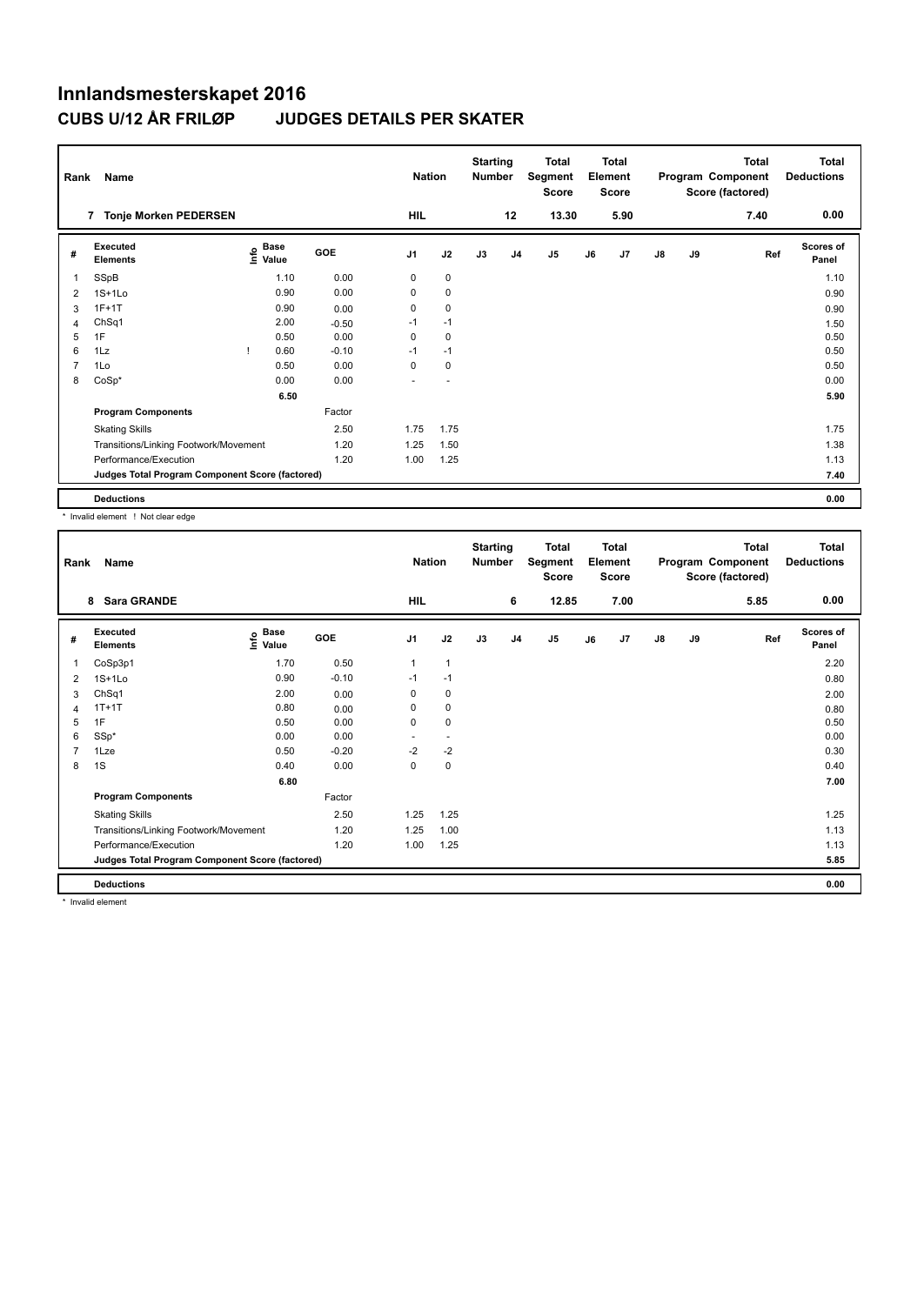## **Innlandsmesterskapet 2016 CUBS U/12 ÅR FRILØR**

|  | <b>JUDGES DETAILS PER SKATER</b> |  |
|--|----------------------------------|--|
|--|----------------------------------|--|

| Rank | Name                                            |                    |         | <b>Nation</b>  |      | <b>Starting</b><br><b>Number</b> |                | <b>Total</b><br>Segment<br><b>Score</b> |    | <b>Total</b><br>Element<br><b>Score</b> |               |    | <b>Total</b><br>Program Component<br>Score (factored) | <b>Total</b><br><b>Deductions</b> |
|------|-------------------------------------------------|--------------------|---------|----------------|------|----------------------------------|----------------|-----------------------------------------|----|-----------------------------------------|---------------|----|-------------------------------------------------------|-----------------------------------|
|      | 9<br>Josefine Bakken MOBÆK                      |                    |         | <b>LKK</b>     |      |                                  | 7              | 11.28                                   |    | 5.75                                    |               |    | 5.53                                                  | 0.00                              |
| #    | Executed<br><b>Elements</b>                     | $\frac{e}{E}$ Base | GOE     | J <sub>1</sub> | J2   | J3                               | J <sub>4</sub> | J <sub>5</sub>                          | J6 | J <sub>7</sub>                          | $\mathsf{J}8$ | J9 | Ref                                                   | <b>Scores of</b><br>Panel         |
| 1    | 1S                                              | 0.40               | $-0.05$ | $-1$           | 0    |                                  |                |                                         |    |                                         |               |    |                                                       | 0.35                              |
| 2    | 1F                                              | 0.50               | $-0.05$ | 0              | $-1$ |                                  |                |                                         |    |                                         |               |    |                                                       | 0.45                              |
| 3    | SSp*                                            | 0.00               | 0.00    |                |      |                                  |                |                                         |    |                                         |               |    |                                                       | 0.00                              |
| 4    | ChSq1                                           | 2.00               | $-0.50$ | $-1$           | $-1$ |                                  |                |                                         |    |                                         |               |    |                                                       | 1.50                              |
| 5    | $1$ Lo $+1$ Lo                                  | 1.00               | $-0.05$ | 0              | $-1$ |                                  |                |                                         |    |                                         |               |    |                                                       | 0.95                              |
| 6    | 1Lo                                             | 0.50               | 0.00    | 0              | 0    |                                  |                |                                         |    |                                         |               |    |                                                       | 0.50                              |
|      | $1T+1T$                                         | 0.80               | $-0.05$ | $\Omega$       | $-1$ |                                  |                |                                         |    |                                         |               |    |                                                       | 0.75                              |
| 8    | <b>USpB</b>                                     | 1.00               | 0.25    | 1              | 0    |                                  |                |                                         |    |                                         |               |    |                                                       | 1.25                              |
|      |                                                 | 6.20               |         |                |      |                                  |                |                                         |    |                                         |               |    |                                                       | 5.75                              |
|      | <b>Program Components</b>                       |                    | Factor  |                |      |                                  |                |                                         |    |                                         |               |    |                                                       |                                   |
|      | <b>Skating Skills</b>                           |                    | 2.50    | 1.00           | 1.25 |                                  |                |                                         |    |                                         |               |    |                                                       | 1.13                              |
|      | Transitions/Linking Footwork/Movement           |                    | 1.20    | 1.00           | 1.00 |                                  |                |                                         |    |                                         |               |    |                                                       | 1.00                              |
|      | Performance/Execution                           |                    | 1.20    | 1.25           | 1.25 |                                  |                |                                         |    |                                         |               |    |                                                       | 1.25                              |
|      | Judges Total Program Component Score (factored) |                    |         |                |      |                                  |                |                                         |    |                                         |               |    |                                                       | 5.53                              |
|      | <b>Deductions</b>                               |                    |         |                |      |                                  |                |                                         |    |                                         |               |    |                                                       | 0.00                              |

\* Invalid element

| Rank           | Name                                            |                                    |                   | <b>Nation</b>  |                          | <b>Starting</b><br><b>Number</b> |                | <b>Total</b><br>Segment<br><b>Score</b> |    | <b>Total</b><br>Element<br><b>Score</b> |               |    | <b>Total</b><br>Program Component<br>Score (factored) | <b>Total</b><br><b>Deductions</b> |
|----------------|-------------------------------------------------|------------------------------------|-------------------|----------------|--------------------------|----------------------------------|----------------|-----------------------------------------|----|-----------------------------------------|---------------|----|-------------------------------------------------------|-----------------------------------|
|                | Ane COCOZZA<br>10                               |                                    |                   | HIL            |                          |                                  | 5              | 10.43                                   |    | 5.10                                    |               |    | 5.83                                                  | 0.50                              |
| #              | Executed<br><b>Elements</b>                     | <b>Base</b><br>$\frac{6}{5}$ Value | <b>GOE</b>        | J <sub>1</sub> | J2                       | J3                               | J <sub>4</sub> | J <sub>5</sub>                          | J6 | J7                                      | $\mathsf{J}8$ | J9 | Ref                                                   | <b>Scores of</b><br>Panel         |
| 1              | $1S+1Lo$                                        | 0.90                               | 0.00              | 0              | 0                        |                                  |                |                                         |    |                                         |               |    |                                                       | 0.90                              |
| 2              | 1F                                              | 0.50                               | $-0.20$           | $-2$           | $-2$                     |                                  |                |                                         |    |                                         |               |    |                                                       | 0.30                              |
| 3              | SSp*                                            | 0.00                               | 0.00              | ٠              | $\overline{\phantom{a}}$ |                                  |                |                                         |    |                                         |               |    |                                                       | 0.00                              |
| 4              | 1Lz                                             | 0.60                               | $-0.10$           | $-1$           | $-1$                     |                                  |                |                                         |    |                                         |               |    |                                                       | 0.50                              |
| 5              | ChSq1                                           | 2.00                               | 0.00              | 0              | 0                        |                                  |                |                                         |    |                                         |               |    |                                                       | 2.00                              |
| 6              | $1$ Lo $+1$ Lo                                  | 1.00                               | 0.00              | 0              | $\mathbf 0$              |                                  |                |                                         |    |                                         |               |    |                                                       | 1.00                              |
| $\overline{7}$ | $CoSp*$                                         | 0.00                               | 0.00              | ٠              | $\overline{a}$           |                                  |                |                                         |    |                                         |               |    |                                                       | 0.00                              |
| 8              | 1T                                              | 0.40                               | 0.00              | 0              | $\mathbf 0$              |                                  |                |                                         |    |                                         |               |    |                                                       | 0.40                              |
|                |                                                 | 5.40                               |                   |                |                          |                                  |                |                                         |    |                                         |               |    |                                                       | 5.10                              |
|                | <b>Program Components</b>                       |                                    | Factor            |                |                          |                                  |                |                                         |    |                                         |               |    |                                                       |                                   |
|                | <b>Skating Skills</b>                           |                                    | 2.50              | 1.25           | 1.25                     |                                  |                |                                         |    |                                         |               |    |                                                       | 1.25                              |
|                | Transitions/Linking Footwork/Movement           |                                    | 1.20              | 1.25           | 1.25                     |                                  |                |                                         |    |                                         |               |    |                                                       | 1.25                              |
|                | Performance/Execution                           |                                    | 1.20              | 1.00           | 1.00                     |                                  |                |                                         |    |                                         |               |    |                                                       | 1.00                              |
|                | Judges Total Program Component Score (factored) |                                    |                   |                |                          |                                  |                |                                         |    |                                         |               |    |                                                       | 5.83                              |
|                | <b>Deductions</b>                               |                                    | $-0.50$<br>Falls: |                |                          |                                  |                |                                         |    |                                         |               |    |                                                       | $-0.50$                           |

Invalid element ! Not clear edge